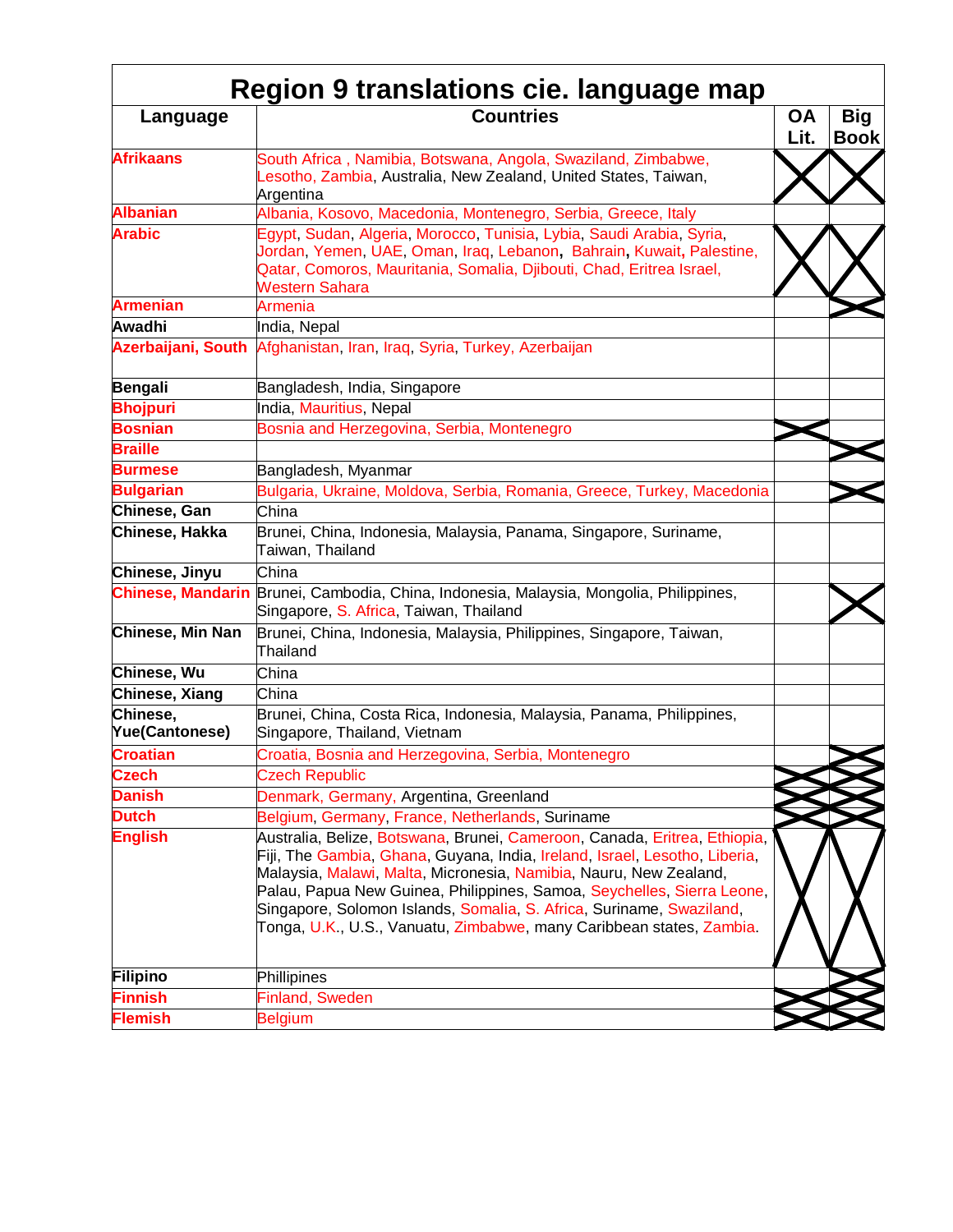| <b>French</b>     | Algeria, Andorra, Belgium, Benin, Burkina Faso, Burundi, Cambodia,<br>Cameroon, Canada, Chad, Comoros, Congo, Democratic Republic of the<br>Congo, Djibouti, France, Gabon, Guinea, Haiti, Ivory Coast, Laos,<br>Luxembourg, Madagascar, Mali, Mauritania, Monaco, Morocco, Niger,<br>Rwanda, Senegal, Seychelles, Switzerland, Togo, Tunisia, Vanuatu,<br>Vietnam |  |
|-------------------|--------------------------------------------------------------------------------------------------------------------------------------------------------------------------------------------------------------------------------------------------------------------------------------------------------------------------------------------------------------------|--|
| <b>German</b>     | Austria, Belgium, Bolivia, Czech Rep., Denmark, Germany, Hungary, Italy,<br>Kazakhstan, Liechtenstein, Luxembourg, Paraguay, Poland, Romania,<br>Slovakia, Switzerland                                                                                                                                                                                             |  |
| <b>Greek</b>      | Greece, Cyprus                                                                                                                                                                                                                                                                                                                                                     |  |
| Gujarati          | India, Kenya, Pakistan, Singapore, S. Africa, Tanzania, Uganda,<br>Zimbabwe                                                                                                                                                                                                                                                                                        |  |
| <b>Hausa</b>      | Benin, Burkina Faso, Cameroon, Ghana, Niger, Nigeria, Sudan, Togo                                                                                                                                                                                                                                                                                                  |  |
| <b>Hebrew</b>     | <b>Israel</b>                                                                                                                                                                                                                                                                                                                                                      |  |
| <b>Hindi</b>      | India, Nepal, Singapore, S. Africa, Uganda                                                                                                                                                                                                                                                                                                                         |  |
| <b>Hungarian</b>  | Hungary                                                                                                                                                                                                                                                                                                                                                            |  |
| <b>Icelandic</b>  | <b>Iceland</b>                                                                                                                                                                                                                                                                                                                                                     |  |
| <b>Indonesian</b> | Indonesia, East Timor                                                                                                                                                                                                                                                                                                                                              |  |
| <b>Italian</b>    | Croatia, Eritrea, France, Italy, San Marino, Slovenia, Switzerland                                                                                                                                                                                                                                                                                                 |  |
| <b>Japanese</b>   | Japan, Singapore, Taiwan                                                                                                                                                                                                                                                                                                                                           |  |
| <b>Javanese</b>   | Indonesia, Malaysia, Singapore                                                                                                                                                                                                                                                                                                                                     |  |
| Kannada           | India                                                                                                                                                                                                                                                                                                                                                              |  |
| <b>Khmer</b>      | Cambodia, Vietnam, Thailand, USA, France, Australia                                                                                                                                                                                                                                                                                                                |  |
| <b>Korean</b>     | China, Japan, N. Korea, S. Korea, Singapore, Thailand                                                                                                                                                                                                                                                                                                              |  |
| <b>Latvian</b>    | Latvia, Australia, Belarus, Brazil, Canada, Estonia, Germany, Ireland,<br>Lithuania, New Zealand, Russia, Sweden, Ukraine, UK, USA, Venezuela                                                                                                                                                                                                                      |  |
| <b>Lithuanian</b> | Lithuania, Argentina, Australia, Belarus, Brazil, Canada, Estonia,<br>Kazakhstan, Latvia, Poland, Russia, Sweden, UK, Ireland, Uruguay, USA,<br>Spain, France                                                                                                                                                                                                      |  |
| <b>Maithili</b>   | India, Nepal                                                                                                                                                                                                                                                                                                                                                       |  |
| <b>Malayalam</b>  | India, Singapore                                                                                                                                                                                                                                                                                                                                                   |  |
| <b>Maltese</b>    | Malta                                                                                                                                                                                                                                                                                                                                                              |  |
| <b>Marathi</b>    | India                                                                                                                                                                                                                                                                                                                                                              |  |
| Mongolian         | Mongolia, China                                                                                                                                                                                                                                                                                                                                                    |  |
| Nepali            | Nepal, India, Bhutan, Tibet, Myanmar                                                                                                                                                                                                                                                                                                                               |  |
| <b>Norwegian</b>  | Norway                                                                                                                                                                                                                                                                                                                                                             |  |
| Oriya             | India                                                                                                                                                                                                                                                                                                                                                              |  |
| Panjabi, Eastern  | India, Kenya, Singapore                                                                                                                                                                                                                                                                                                                                            |  |
| Panjabi, Western  | India, Pakistan                                                                                                                                                                                                                                                                                                                                                    |  |
| <b>Persian</b>    | Iran, Iraq, Afghanistan, Oman, Qatar, Tajikistan, U A Emirates                                                                                                                                                                                                                                                                                                     |  |
| <b>Polish</b>     | Czech Rep., Germany, Israel, Poland, Romania, Slovakia                                                                                                                                                                                                                                                                                                             |  |
| <b>Portuguese</b> | Angola, Brazil, Cape Verde, France, Guinea-Bissau, Mozambique,<br>Portugal, São Tomé and Príncipe                                                                                                                                                                                                                                                                  |  |
| Romanian          | Hungary, Israel, Moldova, Romania, Serbia and Montenegro, Ukraine                                                                                                                                                                                                                                                                                                  |  |